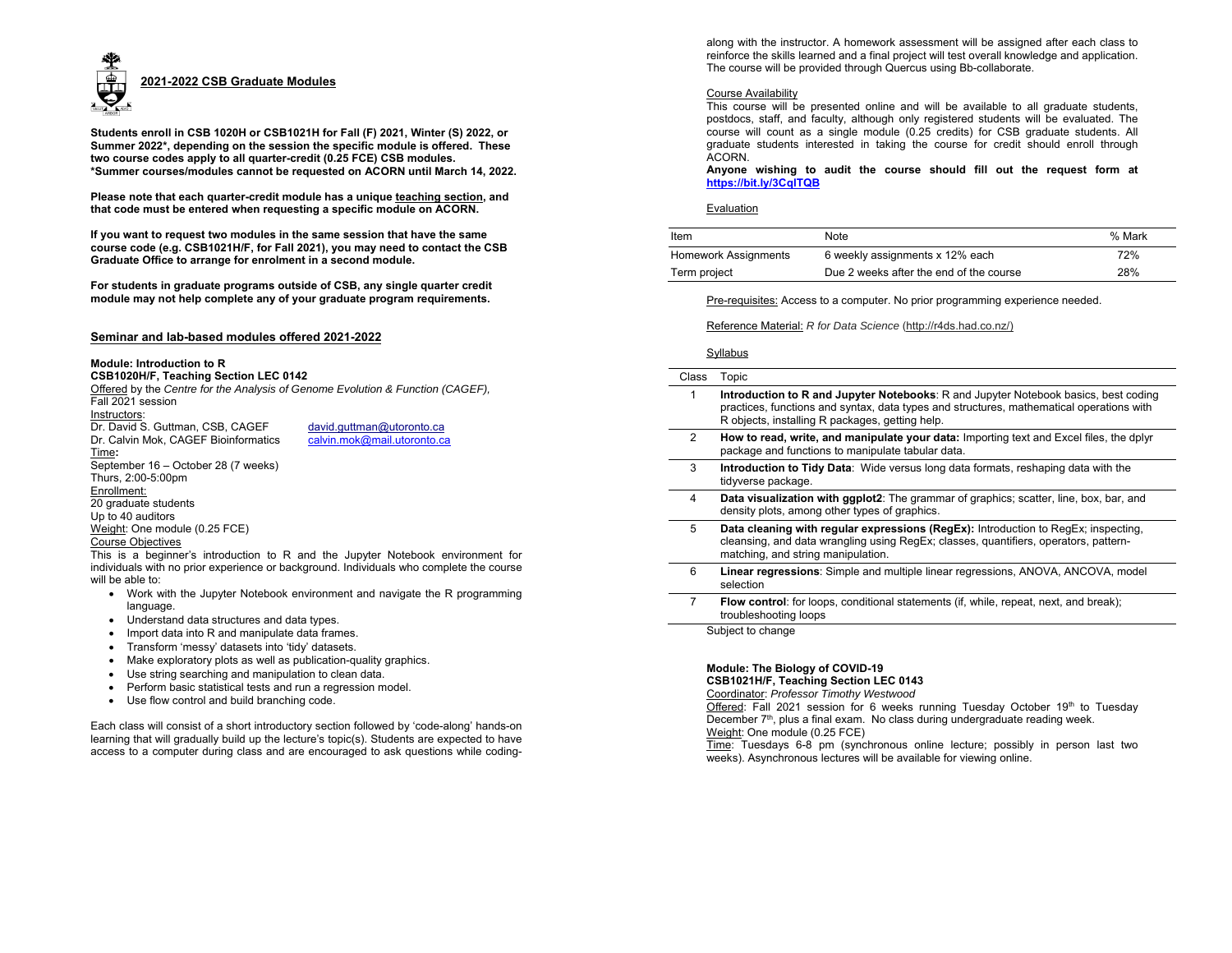Depending on enrolment, there may be in person lectures the last two weeks of the course for student presentations. Dates and times TBD.

Location: Online. If there are in-person presentations, they will be at the Mississauga campus, building and room TBA. Enrollment: limited to 10 students

#### Description:

In December 2019, there was a coronavirus outbreak in Wuhan China that lead to the global pandemic disease COVID-19 with hundreds of millions of people infected and millions of deaths. The pandemic has had a tremendous effect on worldwide economies, employment, education, social activity, and human health and wellbeing just to name a few.

This course aims to give students a good understanding of: virology including the SARS-CoV2 virus that causes COVID-19; innate and acquired immunology and how our immune system combats viral infections; and vaccines including the leading vaccines being developed against SARS-CoV2. The course will cover some the basics of epidemiology with an emphasis on the epidemiology COVID-19. Several lectures will also be spent on COVID-19 itself including the science behind the tests for the virus, disease symptoms and etiology, and various treatments.

#### Evaluation:

| Assignment 1 (picking papers) | 10%             |
|-------------------------------|-----------------|
| Assignment 2 or oral student  |                 |
| presentation                  | 20%             |
| Written questions (2 x 5%)    | 10 %            |
| Quizzes (2 x 10%)             | 20%             |
| Final Exam (open book)        | 35 %            |
| Date TBD                      |                 |
| Participation                 | <u>5 %</u>      |
|                               | $\frac{100}{%}$ |

### Pre-requisites for module:

Third year level Molecular Biology course or second (or third) year Microbiology, Virology or Immunology course.

#### Reading materials:

Assigned Chapters from- Willey, J., Sherwood, L., Woolverton, C. 2020. Prescott/Harley/Klein Microbiology, 11<sup>th</sup> or 10<sup>th</sup> ed. Assigned articles and reviews. Website: There will be a Quercus site for this course.

# **Module: Self/Non-self-Recognition in Plants**

**CSB 1020H/F, Teaching Section LEC 0106**  Coordinators: *Professors Daphne Goring and Keiko Yoshioka*  Offered: Fall 2021 session, for six weeks on October 6, 20, 27, and November 3, 17, and 24 (no class on October 13<sup>th</sup> and November 10<sup>th</sup>). Weight: One module (0.25 FCE) Time: Wednesdays 1 pm - 3 pm Location: St. George campus, Earth Sciences Centre, Room TBA Enrolment: Limited to 9 students

Schedule/Seminar topics: 2 hours/week Week 1: Introductory lecture and reading assignments. Weeks 2-6: Student presentations and discussion (Two presentations/week. One in week six) Week 6: Summary Discussion

# Description:

The molecular and cellular basis of self/non-self-recognition has been well-studied in the animal research field, but it is a more recent emerging topic in plant research. The molecular mechanisms of plant self/non-self-recognition is starting to be revealed in two different aspects: self-incompatibility (recognition and rejection of self-pollen) and immunity (plant resistance against micro-organisms). In this seminar course, students will investigate the current knowledge of self/non-self-recognition of plants. The course will provide a forum for an interactive discussion between the instructors and students and will be based on a selection of current high impact primary research papers.

#### Evaluation:

Each student will present a PowerPoint style presentation based on an assigned topic using a selection of primary research papers. A written summary on the same topic in the format of a *Science Perspective* will also be due at the end of the module. Students are expected to read all papers and participate in all discussions. However, for each presentation, two students will be assigned the task of asking questions and leading the discussion.

50% Presentation (one presentation per student on a primary research paper) 25% Leading discussions/Participating in discussions 25% Written Summary in the format of a *Science Perspective*

Pre-requisites for module: undergraduate courses in molecular and cell biology Reading materials: TBA Website: Quercus

#### **Module: Current Techniques in Gene Regulation CSB1020H/F, Teaching Section LEC 0134**

Instructor: *Professor Ho Sung Rhee* (hosung.rhee@utoronto.ca) Offered: Fall 2021 session (six weeks, from November  $3<sup>rd</sup>$  – December  $8<sup>th</sup>$ , 2021) Schedule: 3:10 PM – 6:00 PM, Wednesdays Weight: One module (0.25 FCE) Location: Online Enrolment: Limited to 8 graduate students

# Description:

This course will examine cutting-edge techniques to study gene regulation. Techniques to be discussed include: cell (re)programming into specific cell types, long-range chromatin interaction analysis, protein-DNA interaction analysis using nuclease (e.g., CUT&RUN), current strategies for genome-editing in vivo and in vitro systems such as CRISPR-Cas9, and identifying gene regulatory networks and elements at the single cell level using next-generation sequencing technologies (e.g., scRNA-seq, snATAC-seq). Lectures and seminars will involve presentations and discussions of current topics in gene regulation. Students will present recently published research articles, lead a discussion, and write a report.

#### Evaluation:

| 1st seminar presentation: | 27% |
|---------------------------|-----|
| 2nd seminar presentation: | 27% |
| Participation:            | 22% |
| Written assignment:       | 24% |

Pre-requisites: Background in cell and molecular biology Reading materials: Required readings will be primary research articles and reviews, and will be provided during class. Website: Quercus - https://q.utoronto.ca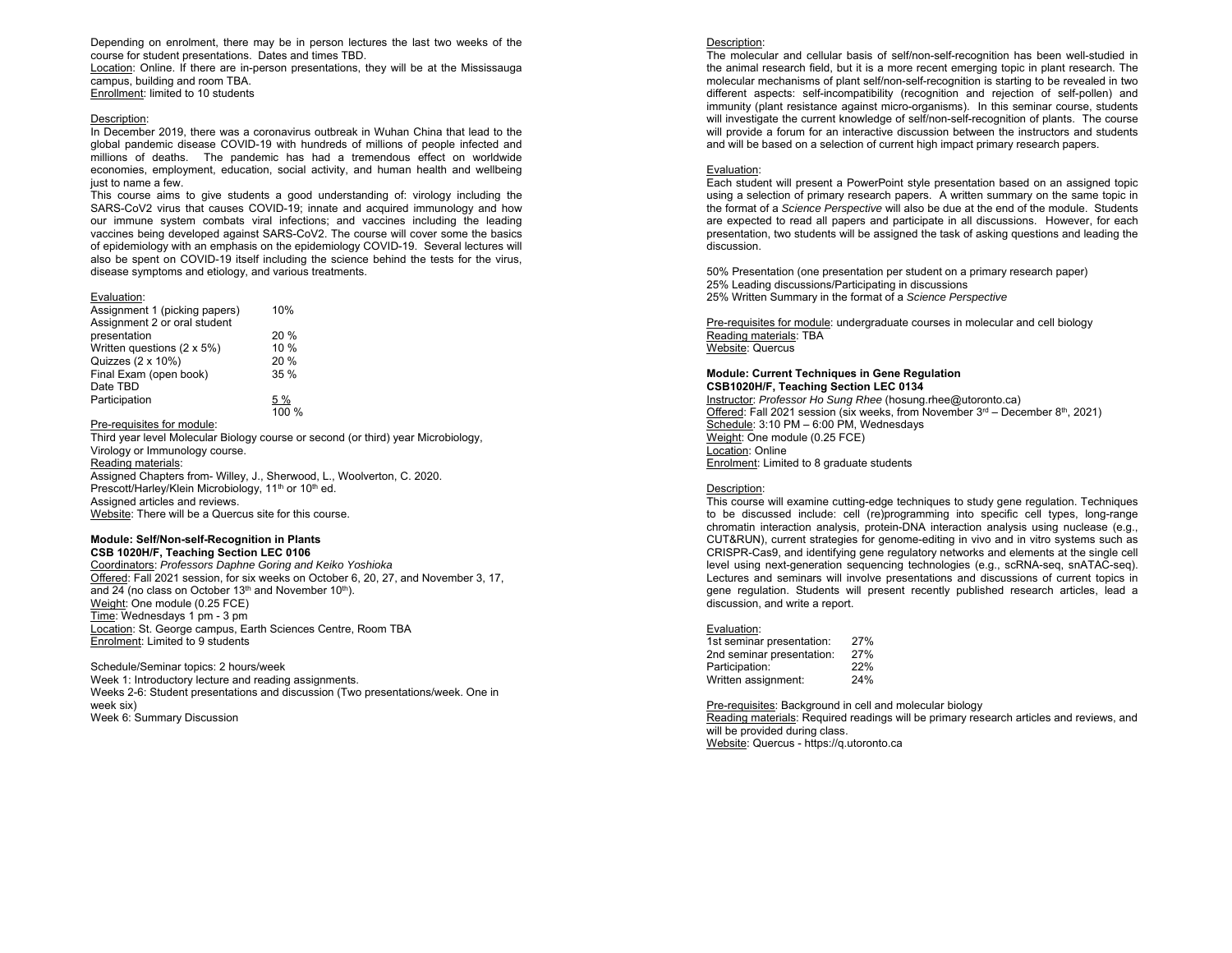# **Module: Fundamentals of Genomic Data Science**

# **CSB1021H/F, Teaching Section LEC 0131**

Offered by the *Centre for the Analysis of Genome Evolution & Function (CAGEF)*. Fall 2021 session Instructors:

Dr. David S. Guttman, CSB, CAGEF david.guttman@utoronto.ca Dr. Calvin Mok, CAGEF Bioinformatics calvin.mok@mail.utoronto.ca Date November 4 – December 16 (7 weeks) Thurs, 2:00-5:00pm Enrollment: 20 graduate students Up to 40 auditors Weight: One module (0.25 FCE) Course Objectives

The rise of next-generation genomics has changed the way we think about, study, and employ genetic data, enabling applications that were, until recently, merely the stuff of science fiction. These advances have dramatically increased both the size and scope of biological datasets, and consequently, increased the need for basic computational literacy for nearly all biologists.

This course is designed to serve as an introduction to genomic data science for students who do not have a background in bioinformatics. Students in the course will learn to perform several basic genomic data analyses using Galaxy, an open, webbased platform that incorporates multiple bioinformatics tools into a friendly Graphical User Interface (GUI). Students will then learn to scale up these genomic analyses using the Unix command line to tackle larger and more complex datasets. During the course, students will learn how to:

- Use Galaxy and command line tools to process and manipulate data
- Use the Integrative Genomics Viewer to visualize genomes
- Work in a Unix terminal
- Install bioinformatics software
- Connect and work on remote servers
- Understand common genomics file formats
- Perform de novo genome assembly, reference-based genome assembly, genome annotation, variant calling, and RNA-seq data analysis.

The course will take advantage of online resources for background material, while spending class time analyzing real data sets. Students are expected to have a basic understanding of genomics and molecular biology, but no prior computational knowledge is required.

Each class will consist of a short introductory section followed by 'code-along' hands-on learning that will gradually build up the lecture's topic(s). Students are expected to have access to a computer during class and are encouraged to ask questions while codingalong with the instructor. A homework assessment will be assigned after each class to reinforce the skills learned. The course will be provided through Quercus using Bbcollaborate.

# Course Availability

This course will be presented online and will be available to all graduate students, postdocs, staff, and faculty, although only registered students will be evaluated. The course will count as a single module (0.25 credits) for CSB graduate students. All graduate students interested in taking the course for credit should enroll through ACORN.

# **Anyone wishing to audit the course should fill out the request form at https://bit.ly/2VBD2Gc**

# Evaluation

| Item                 | Note                                    | % Mark |
|----------------------|-----------------------------------------|--------|
| Homework Assignments | 7 weekly assignments x 10% each         | 70%    |
| Term project         | Due 2 weeks after the end of the course | 30%    |

Pre-requisites: Access to a computer. No prior programming experience needed.

# Syllabus

- **Class Topic**
- Introduction, Exploring Genomic File Formats
- 2 Galaxy Platform: Navigation, Quality Control, De Novo Assembly, Annotation
- 3 Galaxy Platform: Reference Alignment, Variant Detection, RNA-Seq
- 4 Galaxy Platform: RNA-Seq Command Line: Navigation, File management & manipulation, Accessing remote servers
- 5 Command Line: Downloading & installing software, \$PATH, Testing software
- 6 Command Line: Quality Control, De Novo Assembly, Annotation, BLAST
- 7 Command Line: Reference Alignment, Samtools, Variant Detection, RNA-Seq Subject to change

## **Course: Computational Genomics and Bioinformatics Course Code: CSB 1472H/S, Teaching Section LEC 0101**  Coordinator: *Professor David Guttman*

Offered: Winter 2022 session Weight: Half credit (0.5 FCE) Time: Wednesdays 10 am – 1 pm Location: St. George campus, Ramsay Wright Building, Room 432 Enrolment: Limited to 10 graduate students (minimum 7 reserved for CSB grads)

\*CSB1472H/S is a half-credit course that takes place during the full Winter session. It is the equivalent of two modules. Graduate students should NOT request the course using the undergraduate course code CSB472H1S, because it would not count toward graduate credit.

# Description:

Recent technological advances have driven a revolution in genomics research that has had a direct impact on both fundamental research as well as direct application in nearly biological disciplines. These advances have made the generation of genomic data relatively straightforward and inexpensive; nevertheless, the data are meaningless if they cannot be properly analyzed. Computational genomics and bioinformatics are the tools we use to extract biological information from complex genomic data.

CSB1472 will teach you the fundamentals of analyzing genomic data. This course emphasizes understanding how core bioinformatic analyses work, the strengths and weaknesses of related methods, and the important parameters embedded in these analyses. CSB1472 is not an applied methods course, nor a course to for developing new bioinformatic tools, but rather a course designed to provide you with a basic understanding of the principles underlying genome analyses. We will examine the fundamentals of sequence alignment, phylogenetic analyses, genome annotation, gene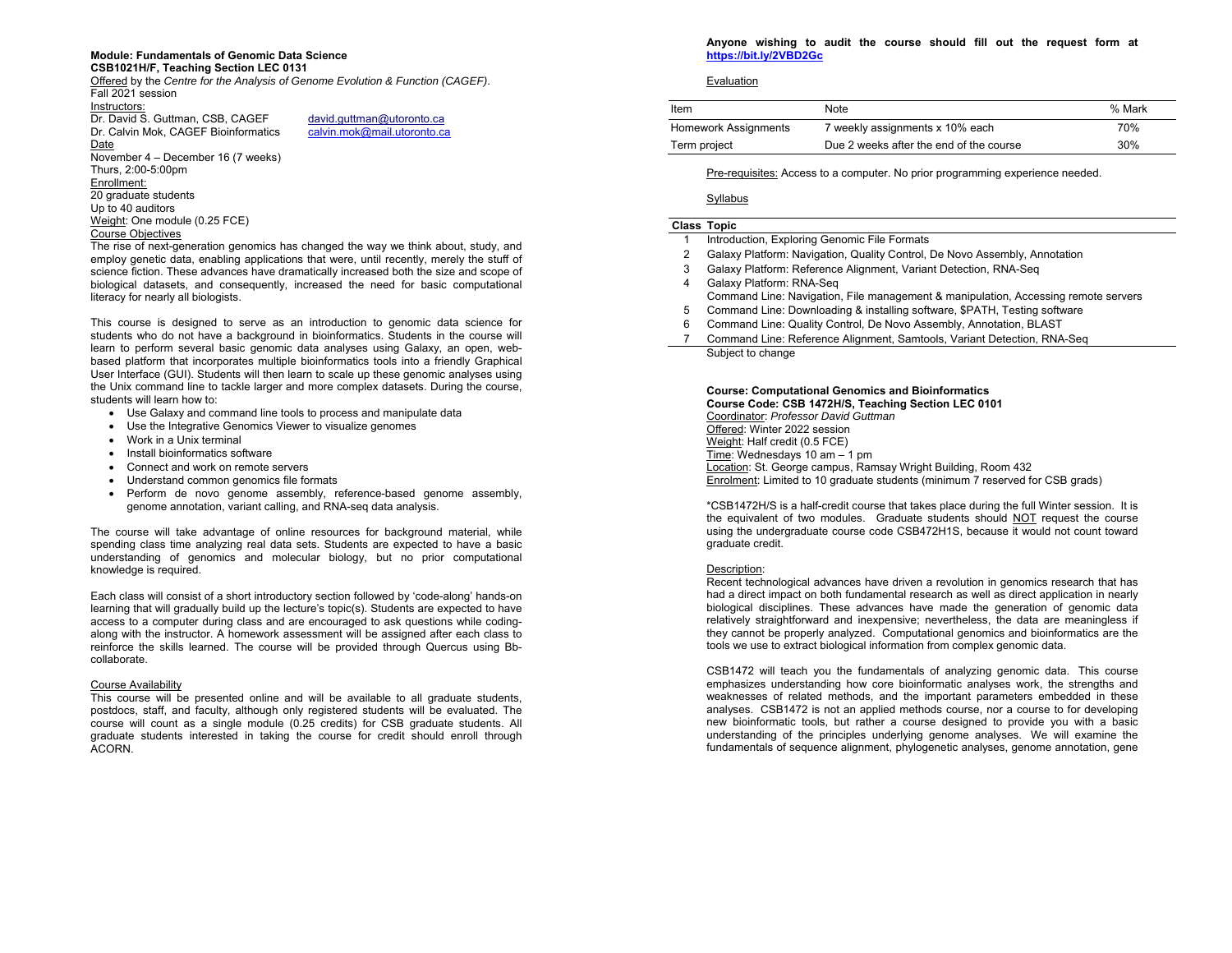prediction, and gene expression data analysis. Theoretical, applied, and statistical issues will be addressed.

The material is presented as an inverted course. Lectures are pre-recorded and available prior to class. Class time is devoted to review of the lecture material, discussion of the primary literature related to the course material, and hands-on analysis laboratories.

Recommended text: Zvelebil & Baum 2008 Understanding Bioinformatics. Garland Science, New York.

# **Course: Methods in Genomics and Proteomics**

**Course Code: CSB 1025H/S, Teaching Section LEC 0101**  Coordinator: *Dr. Pauline Wang* Offered: Winter 2022 session Weight: Half credit (0.50 FCE) Time: Tuesdays 12-4 pm Location: St. George campus, Earth Sciences Centre Room 4076 & Ramsay Wright 109. Enrolment: Limited to 2 graduate students

Students who are interested in taking this course should contact Dr. Pauline Wang at pauline.wang@utoronto.ca. The course requires instructor approval, after it is requested on ACORN.

\*CSB 1025H/S is a half-credit course that takes place during the full Winter session. It is the equivalent of two modules. This course is also offered to undergraduate students as CSB 474H1S. Graduate students should NOT request this course as CSB474H1S on ACORN, because it would not count toward graduate credit.

### Description:

Genomics and proteomics have revolutionized biological research. It is now theoretically possible to fully characterize the structure, organization, regulation and interaction of all genes, proteins and small bioactive molecules in an organism. CSB 1025H/S is an intensive and rigorous laboratory course that will teach students how to produce and analyze data that are central to the fields of genomics and proteomics. The course is divided into three modules, the first of which focuses on genomics, the second on transcriptomics, and the third on proteomics. Each module begins with at least two wet labs where students generate data and end with computer labs where students analyze the data. In this way students will learn how to conduct an experiment from beginning to end. Techniques taught include DNA and RNA extraction, shotgun library construction, PCR, DNA sequencing, expression profiling using microarrays, 2Dgel proteome analysis, mass spectrometry and associated bioinformatics analyses such as sequence analysis and assembly, and statistical analysis of microarray and mass spectrometry data. This is an advanced laboratory and computer-based course, and assumes a strong background in molecular genetics and some prior laboratory experience.

Required Text: No required textbook. Information will be provided through lectures presented in the first wet lab and first computer lab of each module.

Evaluation: Three quizzes (15%), three lab reports (60%), lab performance (25%). Graduate students have an additional grant proposal (20%).

Prerequisite: BIO 260H1/HMB 265H1 (Genetics), BIO 255Y1/CSB 330H1/350H1 or by permission of the instructor. Recommended Preparation: BCH 311H1/CSB 349H1/MGY 311Y1

**Module: Introduction to Python CSB1021H/S, Teaching Section LEC 0140** Offered by the *Centre for the Analysis of Genome Evolution & Function (CAGEF),*  Winter 2022 session. Instructors: Dr. David S. Guttman, CSB, CAGEF david.guttman@utoronto.ca Dr. Calvin Mok, CAGEF Bioinformatics calvin.mok@mail.utoronto.ca Date January 13 – Feb 24 (7 weeks) Thurs, 2:00-5:00pm Enrollment: 20 graduate students Up to 40 auditors Weight: One module (0.25 FCE)

## Course Objectives

This is a beginner's introduction to Python for data science applications. The course is intended for students with no computer science background who want to develop the skills needed to analyze their own data. Students who complete this course will be able to:

- Perform data analysis in Python using the Jupyter Notebook environment.
- Understand Python data structures and data types.
- Manipulate Python objects such as lists, data frames, and dictionaries.
- Import data into Python and transform 'messy' datasets into 'tidy' datasets.
- Use flow control to develop branching code.
- Use regular expression and string manipulation to explore and clean data.
- Make exploratory plots.

Each class will consist of a short introductory section followed by 'code-along' hands-on learning that will gradually build up the lecture's topic(s). Students are expected to have access to a computer during class and are encouraged to ask questions while codingalong with the instructor. A homework assessment will be assigned after each class to reinforce the skills learned and a final project will test overall knowledge and application. The course will be provided through Quercus using Bb-collaborate.

# Course Availability

This course will be presented online and will be available to all graduate students, postdocs, staff, and faculty, although only registered students will be evaluated. The course will count as a single module (0.25 credits) for CSB graduate students. All graduate students interested in taking the course for credit should enroll through ACORN.

**Anyone wishing to audit the course should fill out the request form at https://bit.ly/2VGoZzl**

Evaluation

| Item                 | Note                                    | % Mark |
|----------------------|-----------------------------------------|--------|
| Homework Assignments | 6 weekly assignments x 12% each         | 72%    |
| Term project         | Due 2 weeks after the end of the course | 28%    |

Pre-requisites: Access to a computer. No prior programming experience needed.

Reference Material: 2016. Severance, Charles. Python for Everybody: Exploring Data Using Python 3. http://do1.dr-chuck.com/pythonlearn/EN\_us/pythonlearn.pdf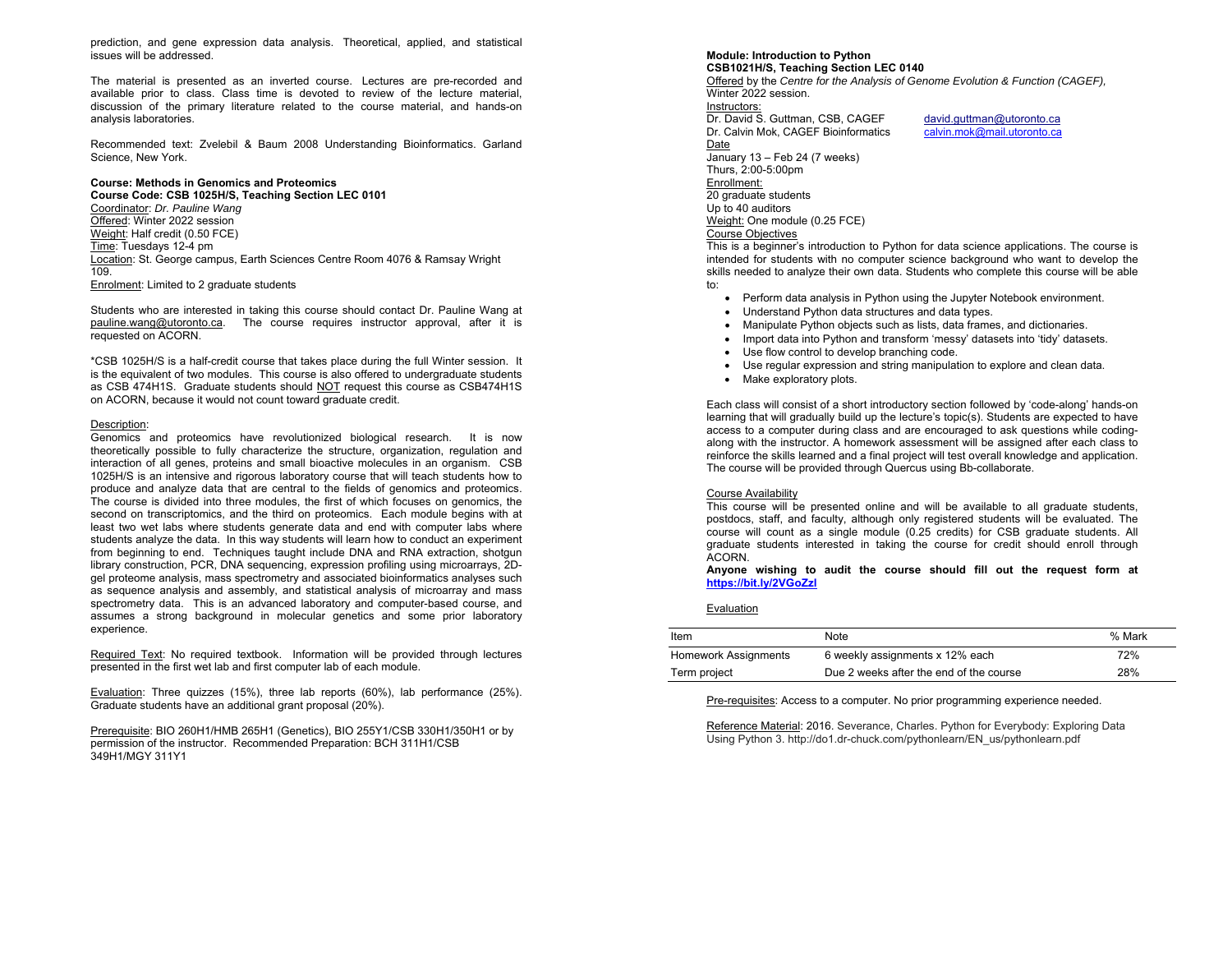# **Class Topic**

- 1 **Intro to Python and Jupyter Notebooks:** Generalities about Python, using Jupyter Notebooks, how to run Python code, as well as an introduction to Python variables, functions, modules, best coding practices, data types, missing data, code debugging and getting help.
- 2 **Python data structures, Numpy and Pandas:** List, Dictionaries, Tuples, Sets, Series, mathematical operations with Python objects, Introduction to NumPy and Pandas.
- 3 **How to Read, Write, and Manipulate Your Data:** The wide and long formats, reading in data, data wrangling with Pandas, and writing data.
- 4 **Data visualization with plotnine:** The grammar of graphics; scatter, line, box, bar, and density plots, among other types of graphics.
- 5 **Flow control:** Flow control, for loops, Conditionals
- 6 **Regular Expressions:** Classes, quantifiers, operators, pattern-matching, String manipulation.
- 7 **User-defined functions:** Defining a function, best practices in user-defined functions, and context managers

Subject to change

# **Module: Current Techniques in Neuroscience**

**CSB1020H/S, Teaching Section LEC 0124**  Coordinator: *Dr. Baohua Liu*  Offered: Winter 2022 session, 6 classes Weight: One module (0.25 FCE) Location: Online Enrolment: Limited to 10 graduate students

Schedule: Tentative – Six Fridays from 9-11 am, all online Friday, January 21st – Friday February 25th, 2022.

#### Description:

This course will examine emerging cutting-edge techniques that are revolutionizing fundamental neuroscience research. Techniques to be investigated include: optogenetics, chemogenetics, current strategies for cell-type-specific transgene expression and virus-based circuit tracing, large scale electrophysiology, next generation fluorescent indicators, new imaging techniques such as two photo imaging and super-resolution microscopy. Students will take an active role in researching these techniques and presenting their theoretical foundations as well as practical applications, including advantages and disadvantages, to the class.

| Evaluation:   |     |
|---------------|-----|
| Presentation  | 60% |
| Participation | 40% |

Pre-requisites for module: Background in Neuroscience Reading materials: Required readings will be primary research articles and reviews, and will be provided during the first week of class Website: Quercus

### **Module: Structural Biology in Drug Development & Biotechnology CSB1021H/S, Teaching Section LEC 0144**

Instructor: *Professor Mark Currie* (mark.currie@utoronto.ca) Offered: Winter 2022 (nine weeks, January 11<sup>th</sup> – March 15<sup>th</sup>, 2022) Schedule: 6:00 PM - 9:00 PM, Tuesdays Weight: One module (0.25 FCE) Location: Online**Enrolment: Limited to 12 graduate students** 

#### Description:

Biological, disease, and drug mechanisms are all determined by the three-dimensional arrangement of atoms within biological macromolecules. Therefore, knowledge of molecular structure is fundamental to protein engineering and the development of new therapeutics and vaccines. This course will cover the application of structural biology methods to drug development and biotechnology. Students will be introduced to the modern tools of protein structure determination including Cryo electron microscopy, Xray crystallography, and NMR through lectures and tutorials. Lectures will focus on theory, techniques, and the advantages and limitations of each method. The applications of these methods to the pharmaceutical and biotechnology industries including protein engineering, target selection and drugability, lead identification and optimization, rational drug design, and drug mechanism of action will be explored through student presentations and discussions.

#### Evaluation:

Presentations: 30% Participation: 25% Report: 20% Tutorials: 15% Quizzes: 10%

# **Module: Neuroscience of Behavioural State Control**

**CSB 1021H/S, Teaching Section LEC 0123** Coordinator*: Professor John Peever* Offered: Winter 2022 session, starting in January or February Weight: One module (0.25 FCE) Time: Winter session, dates and times TBA Location: St. George campus, Ramsay Wright Building, Room TBA (or online) Enrolment: Limited to 6 students

### Description:

This course will examine the latest advances in how the nervous system controls behavioural states such as sleep, arousal, daily rhythms, breathing and movement. It will consider leading hypotheses on the function of the cell systems, organ systems and at the whole organism level that lead to appropriate and pathological control of such behaviours.

#### Evaluation:

Students will present 2 seminars, one from each section of the course. They will write a brief synopsis of the presentation. Students will also participate in discussion. Seminars and discussion will focus on issues raised in a selection of primary research papers. Written assignment: students will write a "News and Views" style review article on a current "hot topic" within the field. The subject chosen will accommodate the specific research interests of each student but must be different from those discussed in seminars.

Seminar = 20% (x2 = 40% total)